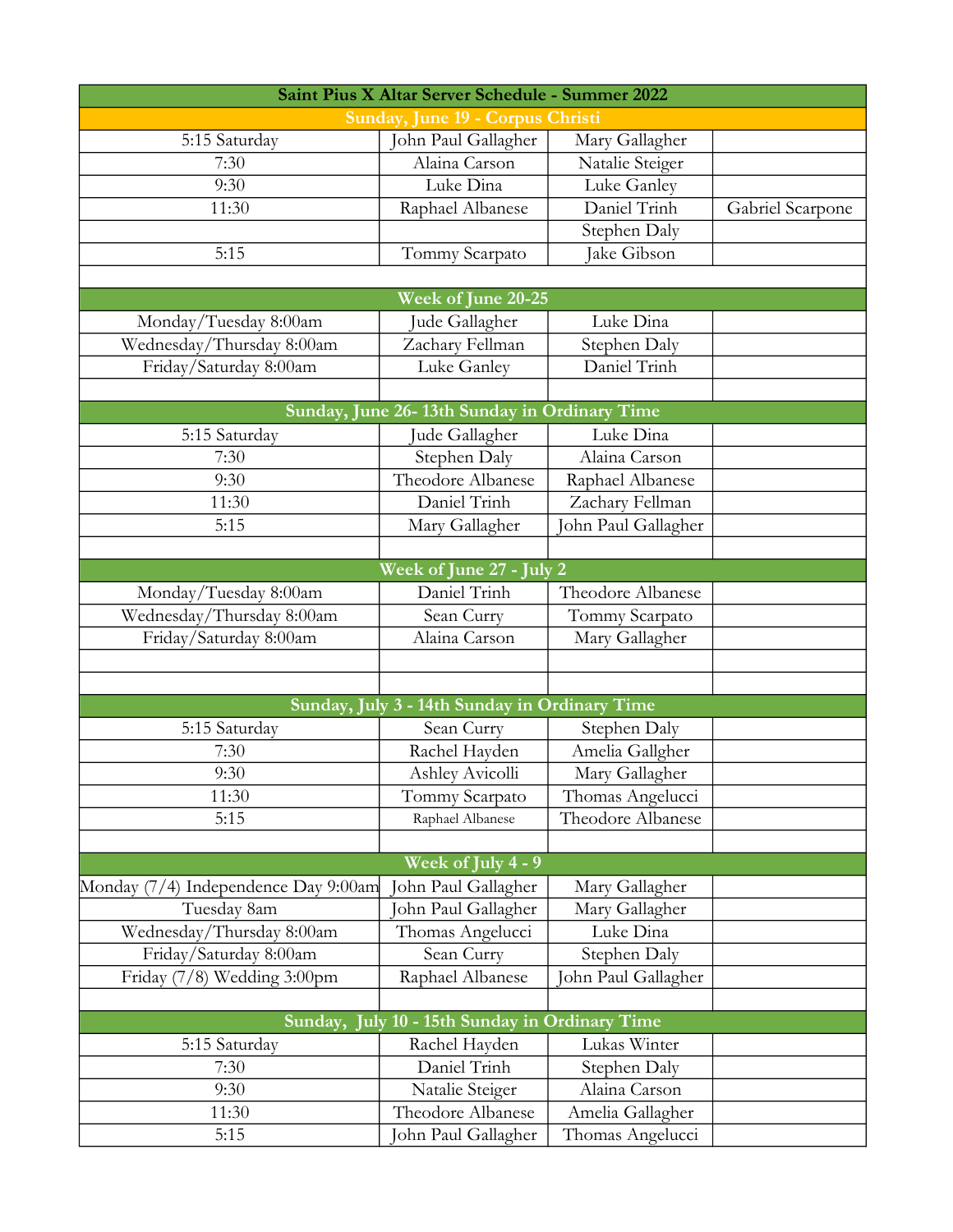|                           | Week of July 11 - 16                            |                     |
|---------------------------|-------------------------------------------------|---------------------|
| Monday/Tuesday 8:00am     | Alaina Carson                                   | Corinne Wright      |
| Wednesday/Thursday 8:00am | John Paul Gallagher                             | Rachel Hayden       |
| Friday/Saturday 8:00am    | Noah Bhatti                                     | Lukas Winter        |
|                           |                                                 |                     |
|                           | Sunday, July 17 - 16th Sunday in Ordinary Time  |                     |
| 5:15 Saturday             | Zachary Fellman                                 | Tommy Scarpato      |
| 7:30                      | Alaina Carson                                   | Daniel Trinh        |
| 9:30                      | Lukas Winter                                    | Theodore Albanese   |
| 11:30                     | Natalie Steiger                                 | Daniella Wang       |
| 5:15                      | Ashley Avicolli                                 | Corinne Wright      |
|                           |                                                 |                     |
|                           | Week of July 18 - 23                            |                     |
| Monday/Tuesday 8:00am     | Daniel Trinh                                    | Ameila Gallgher     |
| Wednesday/Thursday 8:00am | Tommy Scarpato                                  | John Paul Gallagher |
| Friday/Saturday 8:00am    | Noah Bhatti                                     | Raphael Albanese    |
|                           |                                                 |                     |
|                           | Sunday, July 24 - 17th Sunday in Ordinary Time  |                     |
| 5:15 Saturday             | Zachary Fellman                                 | Lukas Winter        |
| 7:30                      | Theodore Albanese                               | Tommy Scarpato      |
| 9:30                      | Daniella Wang                                   | Ashley Avicolli     |
| 11:30                     | John Paul Gallagher                             | Mary Gallagher      |
| 5:15                      | Daniel Trinh                                    | Sean Curry          |
|                           |                                                 |                     |
|                           | Week of July 25 - 30                            |                     |
| Monday/Tuesday 8:00am     | John Paul Gallagher                             | Alaina Carson       |
| Wednesday/Thursday 8:00am | Daniel Trinh                                    | Theodore Albanese   |
| Friday/Saturday 8:00am    | Zachary Fellman                                 | Noah Bhatti         |
|                           |                                                 |                     |
|                           |                                                 |                     |
|                           | Sunday, July 31 - 18th Sunday in Ordinary Time  |                     |
| 5:15 Saturday             | Thomas Angelucci                                | Sean Curry          |
| 7:30                      | Alaina Carson                                   | Amelia Gallagher    |
| 9:30                      | Ashley Avicolli                                 | Zachary Fellman     |
| 11:30                     | Lukas Winter                                    | Daniel Trinh        |
| 5:15                      | John Paul Gallagher                             | Mary Gallagher      |
|                           |                                                 |                     |
|                           | <b>Week of August 1-6</b>                       |                     |
| Monday/Tuesday 8:00am     | Lukas Winter                                    | Noah Bhatti         |
| Wednesday/Thursday 8:00am | Zachary Fellman                                 | Mary Gallagher      |
| Friday/Saturday 8:00am    | Sean Curry                                      | Corinne Wright      |
| Wedding $(8/6)$ 2:00pm    | Raphael Albanese                                | Theodore Albanese   |
|                           |                                                 |                     |
|                           | Sunday, August 7 - 19th Sunday in Ordinary Time |                     |
| 5:15 Saturday             | Lukas Winter                                    | Zachary Fellman     |
|                           |                                                 |                     |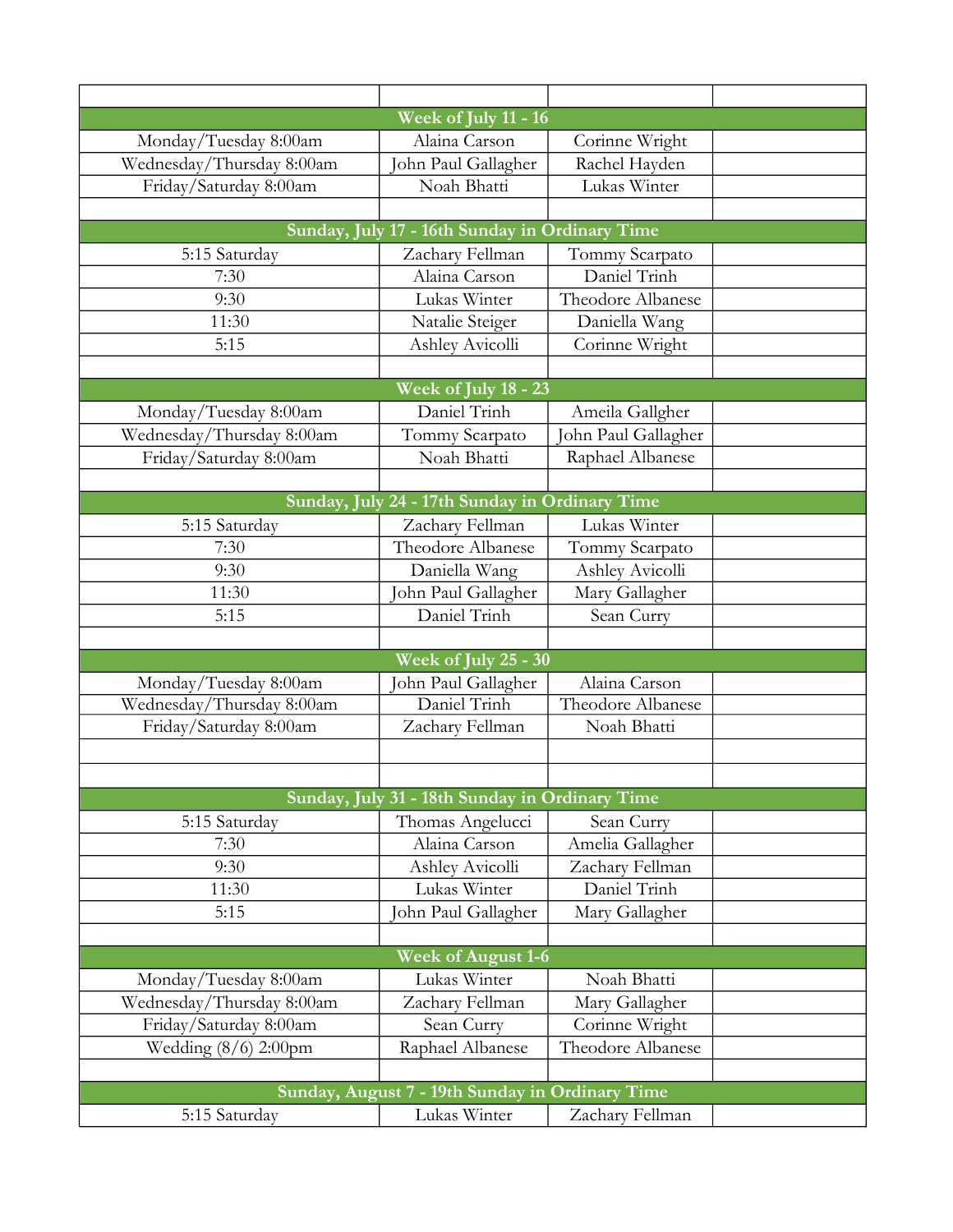| 7:30                      | Daniel Trinh                                     | Noah Bhatti         |  |
|---------------------------|--------------------------------------------------|---------------------|--|
| 9:30                      | Amelia Gallagher                                 | John Paul Gallagher |  |
| 11:30                     | Rachel Hayden                                    | Daniella Wang       |  |
| 5:15                      | Ashley Avicolli                                  | Rachel Hayden       |  |
|                           |                                                  |                     |  |
|                           | <b>Week of August 8-13</b>                       |                     |  |
| Monday/Tuesday 8:00am     | Amelia Gallagher                                 | Stephen Daly        |  |
| Wednesday/Thursday 8:00am | Daniel Trinh                                     | Mary Gallagher      |  |
| Friday/Saturday 8:00am    | Tommy Scarpato                                   | Zachary Fellman     |  |
|                           |                                                  |                     |  |
|                           |                                                  |                     |  |
|                           | Sunday, August 14 - 20th Sunday in Ordinary Time |                     |  |
| 5:15 Saturday             | Stephen Daly                                     | Amelia Gallagher    |  |
| 7:30                      | Alaina Carson                                    | Corinne Wright      |  |
| 9:30                      | ohn Paul Gallagher                               | Luke Ganley         |  |
| 11:30                     | Zachary Fellman                                  | Sean Curry          |  |
| 5:15                      | Theodore Albanese                                | Raphael Albanese    |  |
|                           |                                                  |                     |  |
|                           | Week of August 15 - 20                           |                     |  |
| Monday/Tuesday 8:00am     | Tommy Scarpato                                   | Stephen Daly        |  |
| Wednesday/Thursday 8:00am | Luke Ganley                                      | Luke Dina           |  |
| Friday/Saturday 8:00am    | Theodore Albanese                                | Daniel Trinh        |  |
|                           |                                                  |                     |  |
|                           | Sunday, August 21 - 21st Sunday in Ordinary Time |                     |  |
| 5:15 Saturday             | Zachary Fellman                                  | Sean Curry          |  |
| 7:30                      | Rachel Hayden                                    | Daniella Wang       |  |
| 9:30                      | Alaina Carson                                    | Noah Bhatti         |  |
| 11:30                     | Tommy Scarpato                                   | Raphael Albanese    |  |
| 5:15                      | Daniel Trinh                                     | Luke Ganley         |  |
|                           |                                                  |                     |  |
|                           | <b>Week of August 22-27</b>                      |                     |  |
| Monday/Tuesday 8:00am     | Corinne Wright                                   | Ashley Avicolli     |  |
| Wednesday/Thursday 8:00am | Theodore Albanese                                | Lukas Winter        |  |
| Friday/Saturday 8:00am    | Rachel Hayden                                    | Daniel Trinh        |  |
|                           |                                                  |                     |  |
|                           | Sunday, August 28 - 22nd Sunday in Ordinary Time |                     |  |
|                           | Lukas Winter                                     | Rachel Hayden       |  |
| 5:15 Saturday<br>7:30     | Stephen Daly                                     | Aliana Carson       |  |
| 9:30                      | Noah Bhatti                                      | Luke Ganley         |  |
| 11:30                     | <b>Ashley Avicolli</b>                           | Daniella Wang       |  |
| 5:15                      | Sean Curry                                       | Thomas Angelucci    |  |
|                           |                                                  |                     |  |
|                           | Week of August 29 - September 3                  |                     |  |
| Monday/Tuesday 8:00am     | Thomas Angelucci                                 | Zachary Fellman     |  |
| Wednesday/Thursday 8:00am | Lukas Winter                                     | Stephen Daly        |  |
| Friday/Saturday 8:00am    | Daniel Trinh                                     | Alaina Carson       |  |
|                           |                                                  |                     |  |